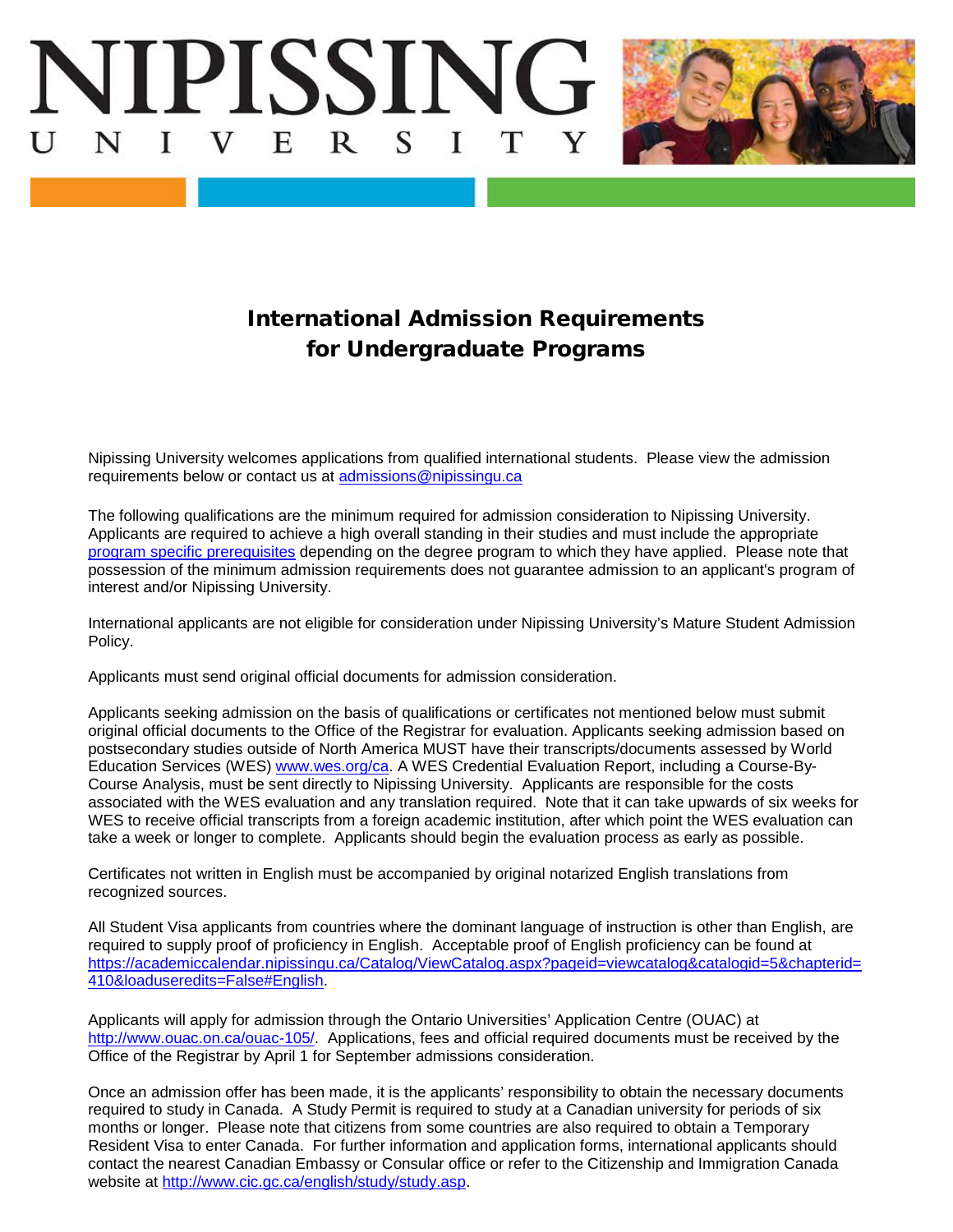## Common Credentials

**British Patterned Education** - *General Certificate of Education (GCE)* with satisfactory standing in at least five subjects, two of which must be at the advanced level, or satisfactory standing in at least four subjects, three of which must be at the advanced level. Two Advanced Supplementary/Advanced Subsidiary (AS) subjects are considered equal to one Advanced Level subject for admissions purposes. Advanced standing credit may be awarded for A level results. *Cambridge Pre-U Diploma* with a minimum of M3 in at least 3 principal subjects. Pre-U certificates may be presented in lieu of A levels. Pre-U Principal Subject courses may be considered for advanced standing credit.

**CAPE (Caribbean Advanced Proficiency Examinations)** - The Caribbean Examinations (CXC) Caribbean Secondary School Education Certificate (CSEC) and the Caribbean Advanced Proficiency Examinations (CAPE). The completed CAPE Diploma must include a total of at least six units with grades 1, 2 or 3. All program specific prerequisites must be included at either the CSEC/O Level or at the CAPE/A Level. CXC papers must be at the General Proficiency Level with grades 1, 2 or 3. Advanced Standing credit may be awarded for A level results. Completion of a preliminary year at the University of the West Indies, Barbados Community College or equivalent may also be considered in lieu of a CAPE diploma.

**French Patterned Education** - Baccalauréat/Baccalauréat Général/Diplôme de Bachelier de l'Enseignement du Second Degré/Option Internationale du Baccalauréat. Baccalauréat Technologique from France will also be considered if required subjects are included. Advanced standing may be awarded for subjects completed with a final co-efficient of 10 or higher.

**International Baccalaureate (IB)** - Completion of the International Baccalaureate (IB) Diploma with at least six subjects, including three at the higher level, with a minimum final grade total of 24. Advanced standing, to a maximum of 30 credits, may be granted for courses completed at the higher level. Applicants need to present courses appropriate to the proposed area of study as outlined on the Admissions Chart for IB Applicants at [http://www.nipissingu.ca/departments/admissions-registrar/admission-requirements/Pages/IBAP-Students.aspx.](http://www.nipissingu.ca/departments/admissions-registrar/admission-requirements/Pages/IBAP-Students.aspx)

## Country Specific Requirements

**Country Admission Requirements**

## **A**

| Afghanistan                | <b>Baccalauria</b>                                                                                                                                                                                                            |
|----------------------------|-------------------------------------------------------------------------------------------------------------------------------------------------------------------------------------------------------------------------------|
| <b>Albania</b>             | Certificate of Maturity/Secondary School Leaving Certificate                                                                                                                                                                  |
| Algeria                    | See French Patterned Education                                                                                                                                                                                                |
| Angola                     | Ensino Geral Certificado de Habilitações (Secondary School Leaving Certificate)                                                                                                                                               |
| Anguilla                   | See CAPE; or                                                                                                                                                                                                                  |
|                            | See British Patterned Education; or                                                                                                                                                                                           |
|                            | Preliminary year at the University of the West Indies                                                                                                                                                                         |
| <b>Antigua and Barbuda</b> | See CAPE; or                                                                                                                                                                                                                  |
|                            | See British Patterned Education; or                                                                                                                                                                                           |
|                            | Preliminary year at the University of the West Indies                                                                                                                                                                         |
| Argentina                  | Bachillerato/Bachiller and University Entrance Exam (if written)                                                                                                                                                              |
| Aruba                      | VWO Certificate (Gymnasium A/B and Atheneum A/B)                                                                                                                                                                              |
| Armenia                    | Attestat o Srednem (Polnom) Obshcem Obrazovanii                                                                                                                                                                               |
| <b>Australia</b>           | <b>Australian Capital Territory</b>                                                                                                                                                                                           |
|                            | Year 12 Certificate and Australian Tertiary Admission Rank (ATAR) rank/score, Tertiary<br>Entrance Statement (TES) or University Admission Index (UAI)<br><b>New South Wales</b>                                              |
|                            | Higher School Certificate (HSC) and Australian Tertiary Admission Rank (ATAR)<br>rank/score, Tertiary Entrance Rank (TER), Tertiary Entrance Score (TES) or Universities<br>Admission Index(UAI)<br><b>Northern Territory</b> |
|                            | Northern Territory Certificate of Education and Training (NTCET) and ATAR rank/score or<br><b>Tertiary Entrance Rank (TER)</b><br>Queensland                                                                                  |
|                            | Senior Certificate and Australian Tertiary Admission Rank (ATAR) rank/score or Tertiary                                                                                                                                       |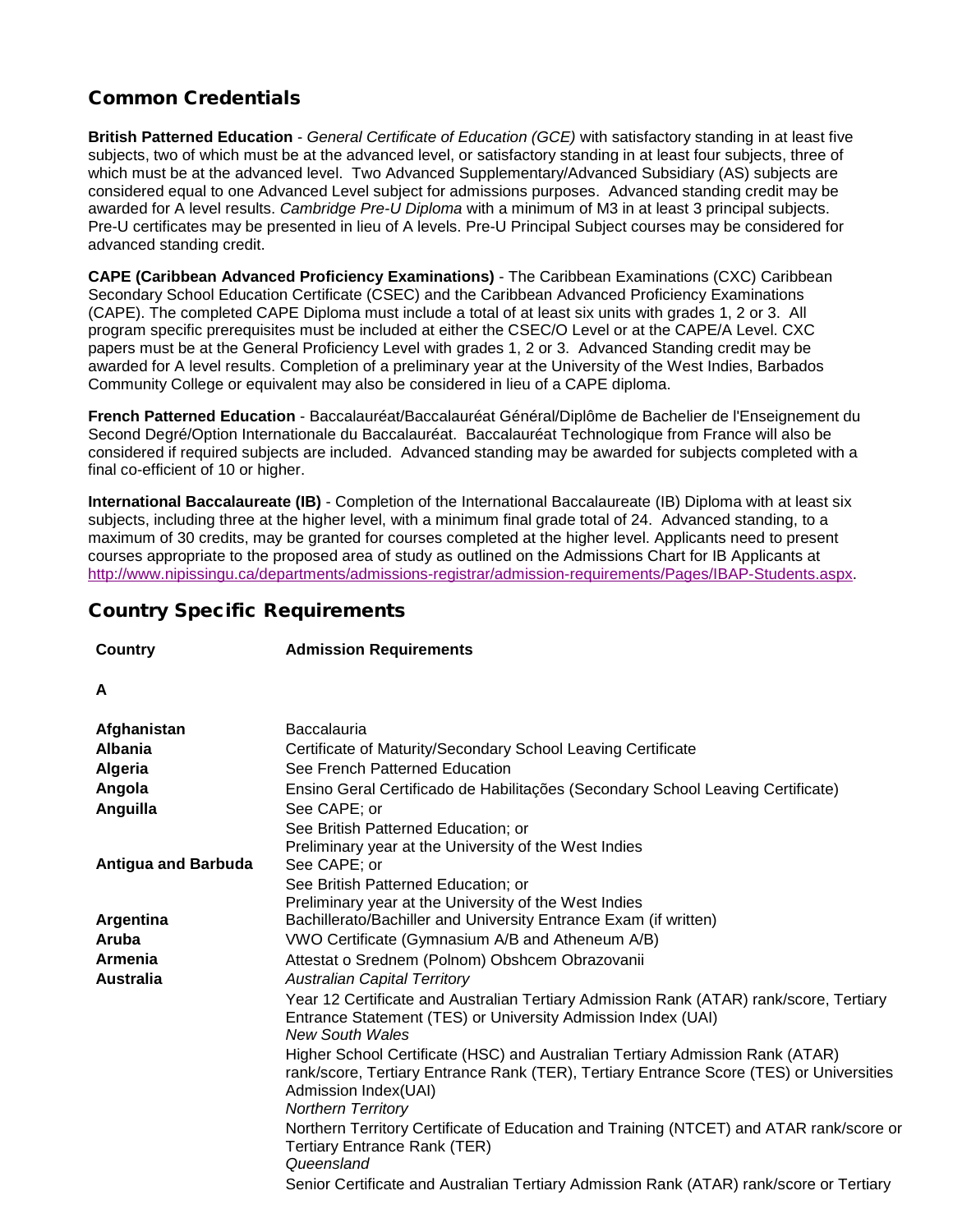|                               | Education Statement showing Overall Position (OP) and Field Position (FP)                                                                                       |
|-------------------------------|-----------------------------------------------------------------------------------------------------------------------------------------------------------------|
|                               | South Australia                                                                                                                                                 |
|                               | South Australia Certificate of Education (SACE) and Australian Tertiary Admission Rank<br>(ATAR) rank/score or Tertiary Entrance Rank (TER)                     |
|                               | Tasmania                                                                                                                                                        |
|                               | Tasmania Certificate of Education (TCE) and Australian Tertiary Admission Rank (ATAR)<br>rank/score or Tertiary Entrance Rank (TER)                             |
|                               | Victoria<br>Victoria Certificate of Education (VCE) and ATAR rank/score<br>Western Australia                                                                    |
|                               | Western Australia Certificate of Education (WACE) and Australian Tertiary Admission                                                                             |
|                               | Rank (ATAR) rank/score or Tertiary Entrance Rank (TER)                                                                                                          |
| <b>Austria</b>                | Reifeprufungzeugnis (Matura)/Reifezeugnis                                                                                                                       |
| Azerbaijan                    | Attestat o Srednem (Polnom) Obshcem Obrazovanii                                                                                                                 |
| В                             |                                                                                                                                                                 |
|                               |                                                                                                                                                                 |
| <b>Bahamas</b>                | Bahamas General Certificate of Secondary Education (BGCSE) and GCE Advanced (A)<br>levels or equivalent; or                                                     |
|                               | One year at the College of the Bahamas along with CSEC or BGCSE O Level<br>examinations; or                                                                     |
|                               | Preliminary year at the University of the West Indies; or                                                                                                       |
|                               | See British Patterned Education                                                                                                                                 |
| <b>Bahrain</b>                | Tawjahiya (Secondary School Certificate)                                                                                                                        |
| <b>Bangladesh</b>             | Higher Secondary Certificate (HSC)                                                                                                                              |
| <b>Barbados</b>               | See British Patterned Education; or<br>One year at Barbados Community College; or                                                                               |
|                               | Preliminary year at the University of the West Indies                                                                                                           |
| <b>Belarus</b>                | Attestat o Srednem (Polnom) Obshcem Obrazovanii                                                                                                                 |
| <b>Belgium</b>                | Certificat d'Enseignment Secondaire Supérieur (Academic Stream)/Diploma Secundair                                                                               |
|                               | Onderwijs/Abschlusszeungnis der Oberstufe des Sekundarunterrichts                                                                                               |
| <b>Belize</b>                 | See CAPE; or                                                                                                                                                    |
|                               | See British Patterned Education                                                                                                                                 |
| <b>Benin</b>                  | See French Patterned Education                                                                                                                                  |
| <b>Bermuda</b>                | Bermuda Secondary School Certificate (12 years) with SAT/ACT results. Applicants must                                                                           |
|                               | present high scores in SAT Reasoning or ACT (minimum composite score of 24)<br>examinations including the Writing Test component. SAT written before March 2016 |
|                               | requires a minimum score of 500 in any part of the SAT Reasoning or SAT Subject Tests.                                                                          |
|                               | SAT written after March 2016 requires a minimum score of 1100; or                                                                                               |
|                               | Bermuda Secondary School Certificate with post-graduate year(s) at Saltus Grammar                                                                               |
|                               | School; or<br>See British Patterned Education; or                                                                                                               |
|                               | One year at Bermuda College                                                                                                                                     |
| <b>Bhutan</b>                 | <b>Bhutan Higher Secondary Education Certificate</b>                                                                                                            |
| <b>Bolivia</b>                | <b>Bachillerato Humanistico</b>                                                                                                                                 |
| Bosnia-Herzegovina            | Matura(Secondary School Leaving Certificate)                                                                                                                    |
| <b>Botswana</b>               | Botswana GCSE and GCE A Levels; or                                                                                                                              |
|                               | First year standing at a recognized university; or<br>See British Patterned Education                                                                           |
| <b>Brazil</b>                 | Certificado de Conclusao de Ensino Medio (Segundo Grau before 1977) plus Vestibular                                                                             |
|                               | (University Entrance Exam)/ENEM (Middle Education National Examination)                                                                                         |
| <b>British Virgin Islands</b> | See CAPE; or                                                                                                                                                    |
|                               | See British Patterned Education; or<br>Preliminary year at the University of the West Indies                                                                    |
| <b>Brunei</b>                 | Brunei-Cambridge General Certificate of Education; or                                                                                                           |
|                               | See British Patterned Education                                                                                                                                 |
| <b>Bulgaria</b>               | Diploma Za Zavurcheno Sredno Obrazovanie (Diploma of Completion of Secondary                                                                                    |
|                               | Education)                                                                                                                                                      |
| <b>Burkina Faso</b>           | See French Patterned Education                                                                                                                                  |
| Burma                         | See Myanmar                                                                                                                                                     |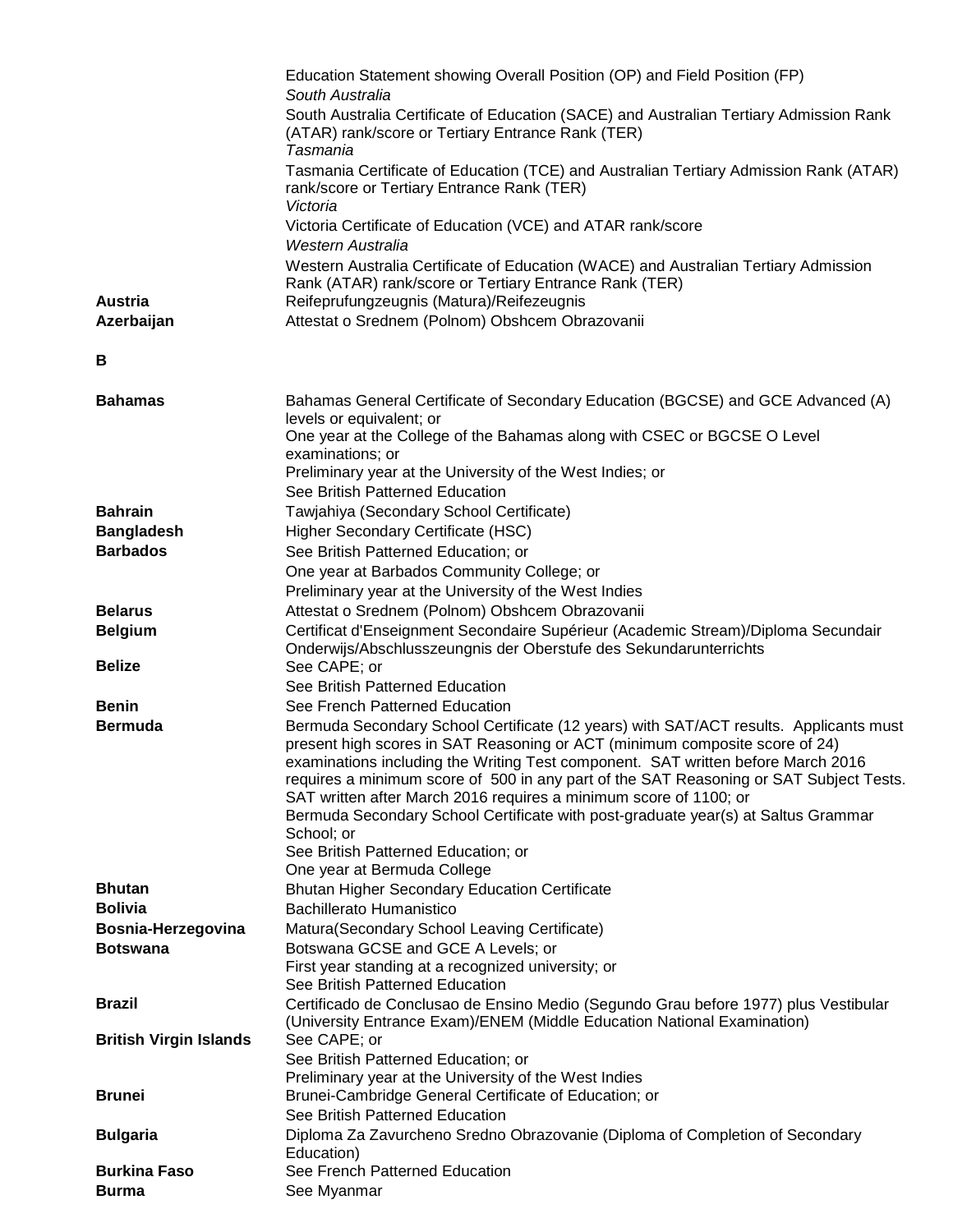| <b>Burundi</b>            | Diplôme d'Etat (with Homologation) or Certificat des Humanités Completes (with<br>Homologation)                                    |
|---------------------------|------------------------------------------------------------------------------------------------------------------------------------|
| C                         |                                                                                                                                    |
| Cambodia                  | Upper Secondary School Certificate of Completion (12 years of study)                                                               |
| <b>Cameroon</b>           | Cameroonian GCSE O Levels and GCE A Levels (see British Patterned Education); or<br>Cameroonian Baccalauréat                       |
| <b>Cayman Islands</b>     | See CAPE; or                                                                                                                       |
|                           | See British Patterned Education; or                                                                                                |
|                           | Preliminary year at the University of the West Indies                                                                              |
| <b>Central African</b>    | See French Patterned Education                                                                                                     |
| <b>Republic</b>           |                                                                                                                                    |
| Chad                      | See French Patterned Education                                                                                                     |
| <b>Chile</b>              | Licencia de Educaçión Media plus Prueba de Seleccion Universitaria (PSU)/Prueba de<br>Aptitúd Academica (PAA) before December 2003 |
| China, People's           | Senior High School Graduation Diploma (Upper Middle School) and Academic Proficiency                                               |
| <b>Republic of (PRC)</b>  | Test/Upper Middle School Graduation (Hui Kao) and Chinese National University Entrance<br>Examinations (Gao Kao); or               |
|                           | First year completed at a recognized university                                                                                    |
| Colombia                  | First year standing at a recognized university                                                                                     |
| <b>Comoros</b>            | See French Patterned Education                                                                                                     |
| Congo, Republic of        | See French Patterned Education                                                                                                     |
| <b>Congo, Democratic</b>  | See French Patterned Education                                                                                                     |
| <b>Republic</b>           |                                                                                                                                    |
| <b>Costa Rica</b>         | First year standing at a recognized university                                                                                     |
| <b>Cote d'Ivoire</b>      | See French Patterned Education                                                                                                     |
| Croatia                   | Matura (Secondary School Leaving Diploma)                                                                                          |
| Cuba                      | Bachillerato/Pre-university course and national competitive exam                                                                   |
| Curaco                    | VWO Certificate (Gymnasium A/B and Atheneum A/B)                                                                                   |
| <b>Cyprus</b>             | Apolytirio Eniaiou of Lykeion; or                                                                                                  |
|                           | Lise Bitirme Diplomasi; or                                                                                                         |
| <b>Czech Republic</b>     | Devlet Lise Diplomasi<br>Vysvědčeni o Maturitni Zkoušce/Maturita                                                                   |
|                           |                                                                                                                                    |
| D                         |                                                                                                                                    |
| <b>Denmark</b>            | Studentereksamen/Hojere Forberedelseseksamen/Hojere Handelseksamen/Hojere                                                          |
| <b>Djibouti</b>           | <b>Teknisk Eksamen</b><br>See French Patterned Education                                                                           |
| <b>Dominica</b>           | See CAPE; or                                                                                                                       |
|                           | See British Patterned Education; or                                                                                                |
|                           | Preliminary year at the University of the West Indies                                                                              |
| <b>Dominican Republic</b> | Bachillerato/Bachiller and University Entrance Exam (if written)                                                                   |
| E                         |                                                                                                                                    |
| <b>East Timor</b>         | Ensino Secundario Diploma                                                                                                          |
| <b>Ecuador</b>            | Bachillerato/Bachiller and University Entrance Exam (if written)                                                                   |
| <b>Egypt</b>              | Thanaweya A'ama (General Secondary Education Certificate)                                                                          |
| <b>El Salvador</b>        | Bachillerato General and University Entrance Exam (if written)                                                                     |
| <b>Eritrea</b>            | First year standing at a recognized university                                                                                     |
| <b>Estonia</b>            | Gumnaasiumi Loputunnistus (Secondary School Leaving Certificate)                                                                   |
| <b>Ethiopia</b>           | General Education Certificate Examination and Ethiopian Higher Education (University)<br><b>Entrance Examination</b>               |
| <b>European</b>           | The completed European Baccalaureate diploma. Prerequisite courses must be presented                                               |
| <b>Baccalaureate</b>      | in the final year.                                                                                                                 |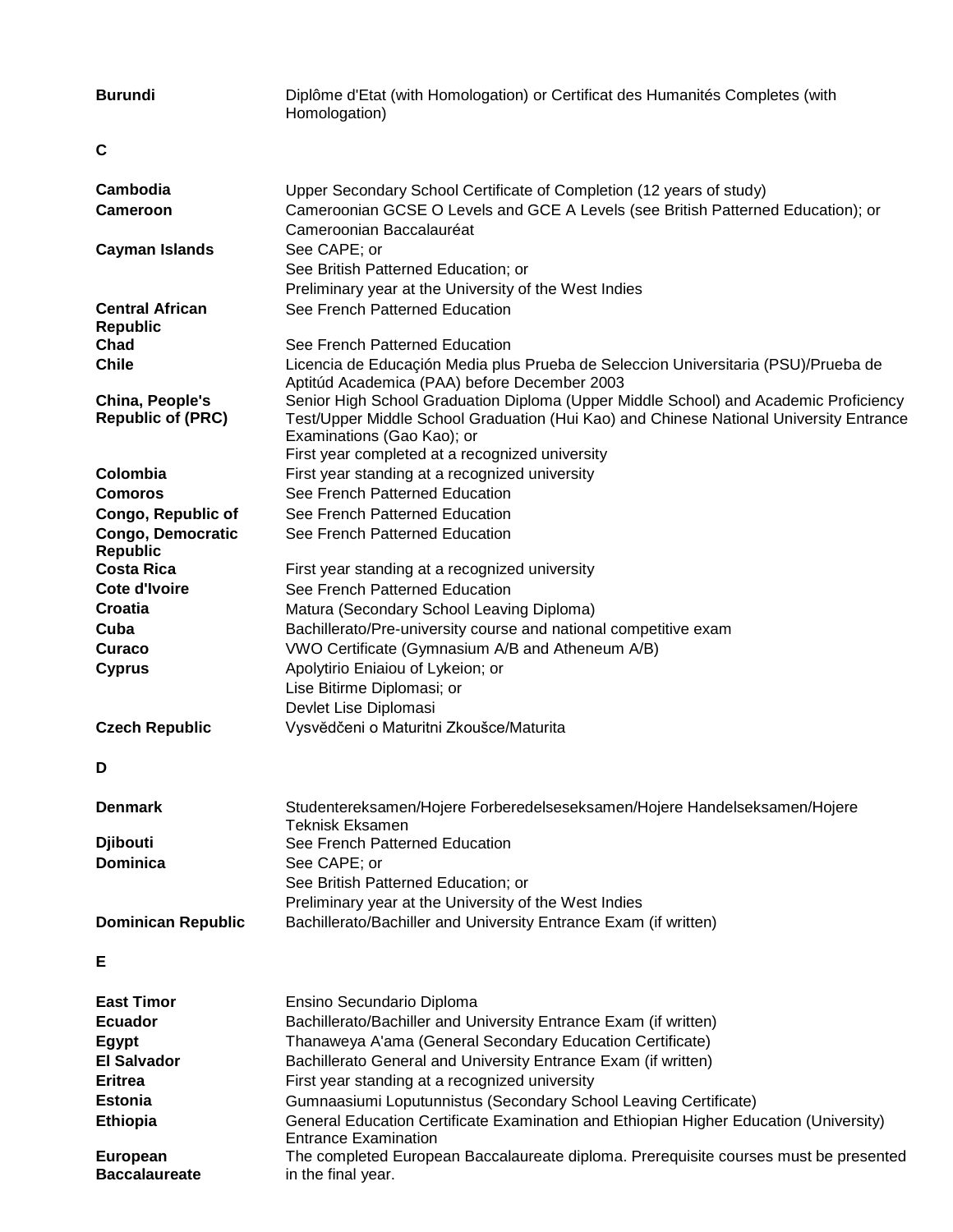| Fiji<br><b>Finland</b> | Form 7/Year 13 Examinations (5 subjects)/University of the South Pacific Foundation Year<br>Ylioppilastutkintotodistus/Studentexamensbetyg                                                                                                                                                                          |
|------------------------|---------------------------------------------------------------------------------------------------------------------------------------------------------------------------------------------------------------------------------------------------------------------------------------------------------------------|
| <b>France</b>          | Baccalauréat/Baccalauréat Genéral/Diplôme de Bachelier de l'Enseignement du Second<br>Degré/Option Internationale du Baccalauréat. Baccalauréat Technologique will also be<br>considered if required subjects are included.                                                                                         |
| <b>French Guiana</b>   | See French Patterned Education                                                                                                                                                                                                                                                                                      |
| G                      |                                                                                                                                                                                                                                                                                                                     |
| Gabon                  | See French Patterned Education                                                                                                                                                                                                                                                                                      |
| Gambia                 | West African Examinations Council Senior Secondary School Leaving Certificate. Please<br>submit all the information required on http://www.waecdirect.org/ including pin number with<br>your application; or<br>See British Patterned Education                                                                     |
| Georgia                | Sashualo Skolis Atestati (Secondary School Certificate)                                                                                                                                                                                                                                                             |
| Germany                | Abitur/Zeugnis de Allgemeinen Hochschulreife//Reifezeugnis                                                                                                                                                                                                                                                          |
| Ghana                  | Senior Secondary Certificate Examination (SSCE) administered by the West African<br>Examinations Council. Please submit all the information required on<br>http://www.waecdirect.org/ including pin number with your application; or                                                                                |
|                        | See British Patterned Education                                                                                                                                                                                                                                                                                     |
| <b>Gibraltar</b>       | See British Patterned Education                                                                                                                                                                                                                                                                                     |
| Greece                 | Apolytirio Geniko Lykeio                                                                                                                                                                                                                                                                                            |
| Grenada                | See CAPE; or                                                                                                                                                                                                                                                                                                        |
|                        | See British Patterned Education; or                                                                                                                                                                                                                                                                                 |
|                        | Preliminary year at the University of the West Indies                                                                                                                                                                                                                                                               |
| Guatemala              | First year standing at a recognized university                                                                                                                                                                                                                                                                      |
| <b>Guinea</b>          | Bacclaureat 2eme Partie and the University Entrance Exam                                                                                                                                                                                                                                                            |
| Guyana                 | See CAPE; or                                                                                                                                                                                                                                                                                                        |
|                        | See British Patterned Education; or                                                                                                                                                                                                                                                                                 |
|                        | Preliminary year at the University of the West Indies                                                                                                                                                                                                                                                               |
| н                      |                                                                                                                                                                                                                                                                                                                     |
| Haiti                  | Baccalauréat 2e partie/Diplôme d'Enseignement Sécondaire; or                                                                                                                                                                                                                                                        |
|                        | See French Patterned Education                                                                                                                                                                                                                                                                                      |
| Honduras               | First year standing at a recognized university                                                                                                                                                                                                                                                                      |
| <b>Hong Kong</b>       | Successful completion of the Hong Kong Diploma of Secondary Education (HKDSE)<br>Examinations with passes in the four core subjects plus 2 elective (Category A or C)<br>subjects. Extended Math (Module 2) is required for all programs where Calculus is a<br>prerequisite; or<br>See British Patterned Education |
| <b>Hungary</b>         | Gimnaziumi Erettsegi Bizonyitvany (Matura)                                                                                                                                                                                                                                                                          |
|                        |                                                                                                                                                                                                                                                                                                                     |
| <b>Iceland</b>         | Studentsprof (from a Gymnasium)                                                                                                                                                                                                                                                                                     |
| India                  | All India Senior School Certificate awarded by CBSE/Indian School Certificate (Awarded<br>by CISCE) (Year 12 State Board Exams with excellent results will also be considered<br>individually)                                                                                                                      |
| Indonesia              | Ijazah Sekolah Menegah Atas (Diploma awarded by Upper Secondary School) including<br>Ujian Nasional (National Exam) results                                                                                                                                                                                         |
| <b>Iran</b>            | Diploma Metevaseth and Pre-University Year Certificate                                                                                                                                                                                                                                                              |
| <b>Iraq</b>            | Sixth Form Baccalauréat                                                                                                                                                                                                                                                                                             |
| Ireland, Northern      | Northern Ireland General Certificate of Education; or                                                                                                                                                                                                                                                               |
|                        | See British Patterned Education                                                                                                                                                                                                                                                                                     |
| Ireland, Republic of   | Ardteistiméireacht (Leaving Certificate) with passes in at least two higher level academic                                                                                                                                                                                                                          |

**F**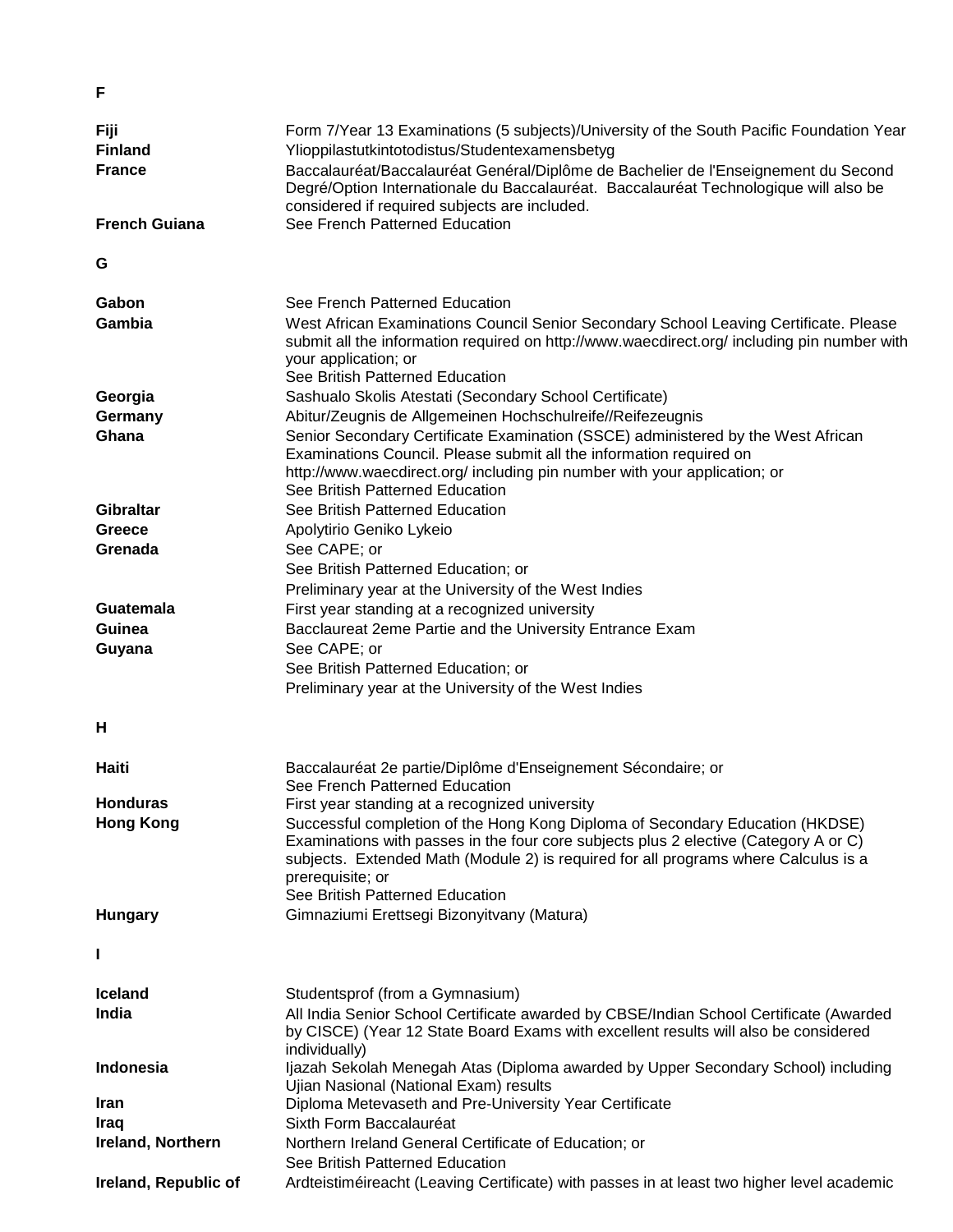|                    | subjects                                                                                 |
|--------------------|------------------------------------------------------------------------------------------|
| <b>Israel</b>      | Bagrut/Mechina in which grades of seven or above in six subjects should be obtained      |
| <b>Italy</b>       | Diploma di Superamento Dell'Esame di Stato                                               |
| <b>Ivory Coast</b> | See French Patterned Education                                                           |
|                    |                                                                                          |
| J                  |                                                                                          |
| Jamaica            | See CAPE; or                                                                             |
|                    | See British Patterned Education; or                                                      |
|                    | Preliminary year at the University of the West Indies                                    |
| Japan              | Kotogakko Sotsugyo Shomeisho (Upper Secondary School Leaving Certificate)                |
| Jordon             | Tawjihi (General Secondary Education Certificate) (Grade 12 Comprehensive Secondary      |
|                    | Education)                                                                               |
|                    |                                                                                          |
| Κ                  |                                                                                          |
| <b>Kazakhstan</b>  | Attestat o Srednem (Polnom) Obshchem Obrazovanii                                         |
| Kenya              | Kenyan Certificate of Secondary Education (KCSE); or                                     |
|                    | See British Patterned Education                                                          |
| Korea, North       | First Year standing at a recognized university                                           |
| Korea, South       | Immumgye Kodung Hakkyo Choeupchang (Academic Upper Secondary School                      |
|                    | Certificate) and College Scholastic Ability Test                                         |
| <b>Kuwait</b>      | Shahadat Al-Thanawiya-Al-A'ama (General Secondary School Certificate)                    |
| Kyrgyzstan         | Attestat o Srednem (Polnom) Obshchem Obrazovanii                                         |
| L                  |                                                                                          |
| Laos               | First year standing at a recognized university                                           |
| Latvia             |                                                                                          |
|                    | Atestats par visparejo videjo izglitibu (Attestation of General Secondary Education)     |
| Lebanon            | General Secondary Education Certificate; or<br>Baccalauréat II; or                       |
|                    | First year standing at a recognized university                                           |
| Lesotho            | First year standing at a recognized university; or                                       |
|                    | See British Patterned Education                                                          |
| Liberia            | Senior High School Certificate Examination administered by the West African              |
|                    | Examinations Council. Please submit all the information required on                      |
|                    | http://www.waecdirect.org/ including pin number with your application.                   |
| Libya              | Secondary Education Certificate                                                          |
| Liechtenstein      | Liechtenstein Maturazeugnis; or                                                          |
|                    | Berufsmaturitatszeugnis                                                                  |
| Lithuania          | <b>Brandos Atestats (Maturity Certificate)</b>                                           |
| Luxembourg         | Diplôme de Fin d'Etudes Secondaires                                                      |
|                    |                                                                                          |
| М                  |                                                                                          |
| <b>Macao</b>       | Senior Secondary Certificate (Form 6/Senior Three); or                                   |
|                    | University of Macau's Pre-university program; or                                         |
|                    | See British Patterned Education, Taiwan, Portugal or USA                                 |
| <b>Macedonia</b>   | Secondary School Leaving Diploma and the University Entrance Examinations                |
| <b>Madagascar</b>  | See French Patterned Education                                                           |
| <b>Malawi</b>      | School Certificate of Education; or                                                      |
|                    | See British Patterned Education                                                          |
| <b>Malaysia</b>    | Sijil Tinggi Persekolahan Malaysia/Sijil Tinggi PelajaranMalaysia (STPM) (Malaysian High |
|                    | School Certificate) or Malaysian Independent Chinese Secondary School System (MICSS)     |
|                    | Unified Examination Certificate; or                                                      |
|                    | See British Patterned Education                                                          |
| Mali               | See French Patterned Education                                                           |
| <b>Malta</b>       | Matriculation Certificate; or                                                            |
|                    |                                                                                          |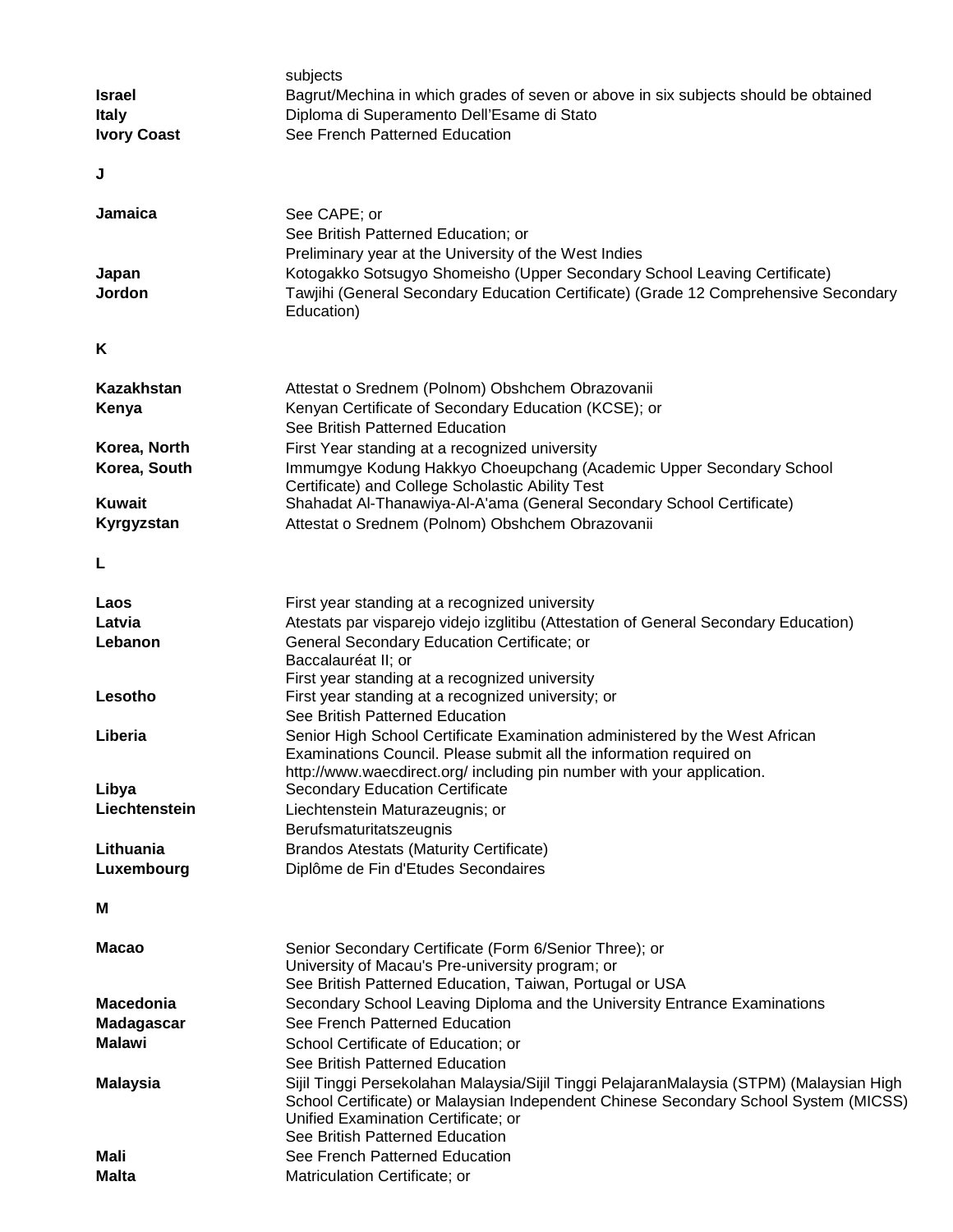|                         | See British Patterned Education                                                             |
|-------------------------|---------------------------------------------------------------------------------------------|
| <b>Mauritania</b>       | See French Patterned Education                                                              |
| <b>Mauritius</b>        | The Joint Examination for The School Certificate and The Higher School Certificate and      |
|                         | General Certificate of Education; or                                                        |
|                         | French Baccalauréat; or                                                                     |
|                         | See British Patterned Education                                                             |
| <b>Mexico</b>           | <b>Bachillerato</b>                                                                         |
| <b>Moldova</b>          | Diploma de Bacalaureat                                                                      |
| <b>Monaco</b>           | Baccalaureat; or                                                                            |
|                         | Diplome de Bachelier de l'Enseignement du Second Degre                                      |
| <b>Mongolia</b>         | Certificate of Complete Secondary Education                                                 |
| Montenegro              | Matura/Secondary School Leaving Certificate                                                 |
| <b>Montserrat</b>       | See CAPE; or                                                                                |
|                         | See British Patterned Education                                                             |
| <b>Morocco</b>          | See French Patterned Education                                                              |
| Mozambique              | Certificado de Habilitacoes Literarias (Secondary School Leaving Certificate)               |
| <b>Myanmar (Burma)</b>  | First year standing at a recognized university                                              |
|                         |                                                                                             |
| N                       |                                                                                             |
|                         |                                                                                             |
| <b>Namibia</b>          | Higher Namibian Senior Secondary Certificate from the National Examination Assessment       |
|                         | and Certification Board; or                                                                 |
|                         | See British Patterned Education                                                             |
| <b>Nepal</b>            | Proficiency Certificate awarded by a recognized university/Higher Secondary Certificate at  |
|                         | Grade 12 level                                                                              |
| <b>Netherlands</b>      | VWO-Voorbereidend Wetenschappelijk Onderwijs (Gyumnasium A/B and Atheneum A/B)              |
|                         | Certificate                                                                                 |
| <b>New Zealand</b>      | National Certificate of Educational Acheivement at Level 3 or higher and University         |
|                         | <b>Entrance Standard</b>                                                                    |
| Nicaragua               | First year standing at a recognized university                                              |
| <b>Niger</b>            | See French Patterned Education                                                              |
| <b>Nigeria</b>          | Senior School Certificate Examination administered by the West African Examinations         |
|                         | Council. Please submit all the information required on http://www.waecdirect.org/ including |
| <b>North Korea</b>      | pin number with your application.<br>First Year standing at a recognized university         |
| <b>Norway</b>           | Vitnemål Videregående Opplaering                                                            |
|                         |                                                                                             |
| O                       |                                                                                             |
|                         |                                                                                             |
|                         |                                                                                             |
| Oman                    | Thanawiya Amma/General Certificate/ General Education Diploma                               |
|                         |                                                                                             |
| P                       |                                                                                             |
|                         |                                                                                             |
| <b>Pakistan</b>         | Intermediate/Higher Secondary School Certificate                                            |
| <b>Palestine</b>        | First year standing at a recognized university                                              |
| Panama                  | Bachillerato/Bachiller and University Entrance Exam (if written)                            |
| <b>Papua New Guinea</b> | <b>Higher School Certificate</b>                                                            |
| Paraguay                | Bachillerato/Bachiller                                                                      |
| Peru                    | First year standing at a recognized university                                              |
| <b>Philippines</b>      | Second year standing at a recognized university                                             |
| <b>Poland</b>           | Matura/Swiadectwo Dojrzalosci                                                               |
| <b>Portugal</b>         | Diploma Nivel Secundario de Educacao/Diploma de 12 ano de escolaridad (Year 12              |
|                         | school certificate)/Certificado de fim de Estudos Secundarios                               |
| <b>Puerto Rico</b>      | See USA                                                                                     |
|                         |                                                                                             |
| Q                       |                                                                                             |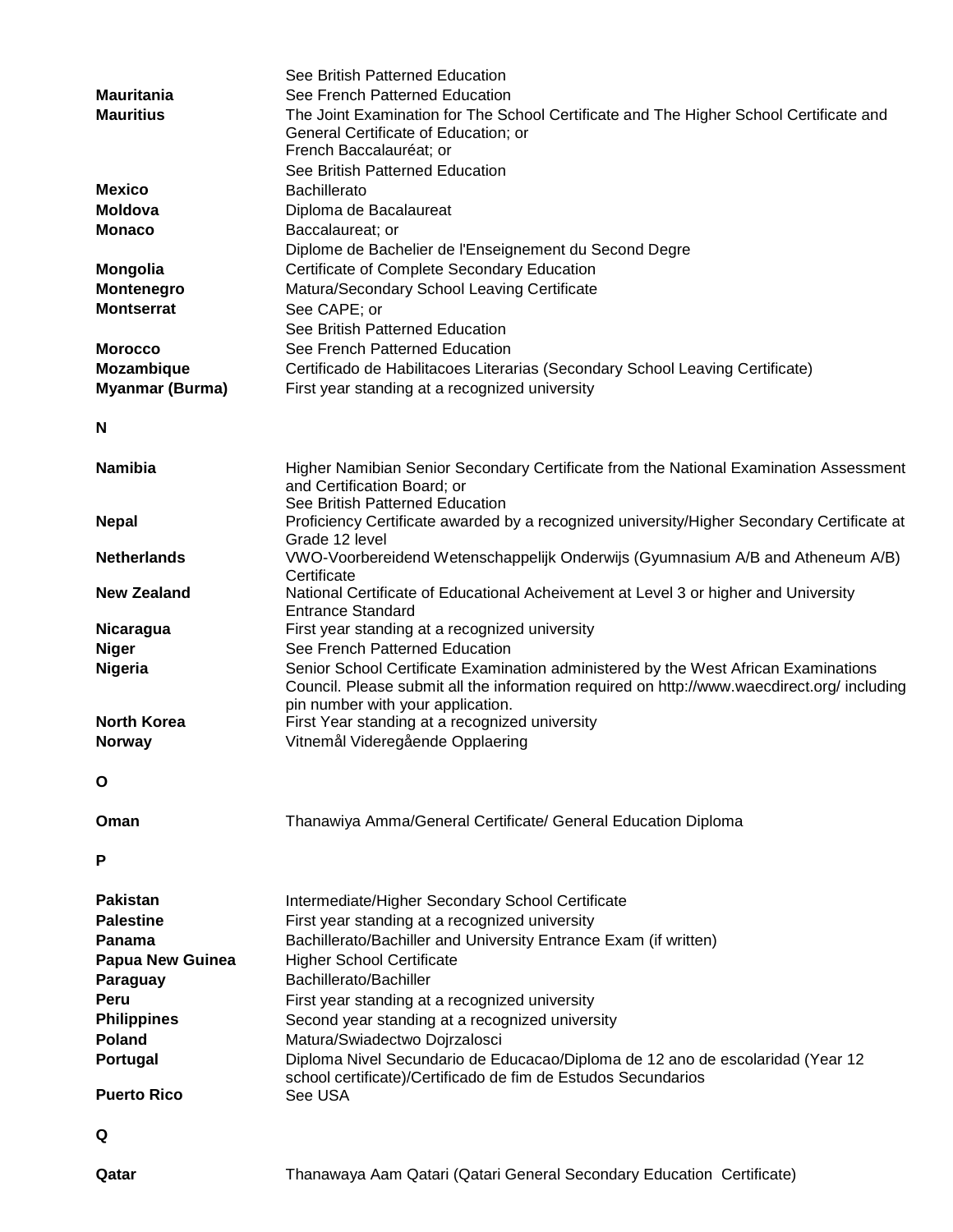| Romania                      | Diploma de Bacalaureat                                                                       |
|------------------------------|----------------------------------------------------------------------------------------------|
| <b>Russian Federation</b>    | Attestat o Srednem Obrazovanii (Certificate of Secondary Education)                          |
| Rwanda                       | Certificat des Humanités                                                                     |
|                              |                                                                                              |
| S                            |                                                                                              |
|                              |                                                                                              |
| <b>Saint Kitts and Nevis</b> | See CAPE; or                                                                                 |
|                              | See British Patterned Education; or                                                          |
|                              | Preliminary year at the University of the West Indies                                        |
| <b>Saint Lucia</b>           | See CAPE; or                                                                                 |
|                              |                                                                                              |
|                              | See British Patterned Education; or                                                          |
|                              | Preliminary year at the University of the West Indies                                        |
| <b>Saint Martin</b>          | See French Patterned Education; or                                                           |
|                              | See also CAPE                                                                                |
| <b>Saint Vincent and the</b> | See CAPE; or                                                                                 |
| <b>Grenadines</b>            |                                                                                              |
|                              | See British Patterned Education; or                                                          |
|                              | Preliminary year at the University of the West Indies                                        |
| <b>Samoa</b>                 | National University of Samoa preparatory year; or                                            |
|                              | University of the South Pacific Foundation Year                                              |
| Saudi Arabia                 | Tawjihyah (General Secondary Education Certificate)                                          |
| <b>Scotland</b>              | Scottish National Qualifications offered by SQA with at least 4 Highers; Prior to 2000       |
|                              | Scottish Certificate of Education (SCE) in at least 4 academic subjects at the Higher Level; |
|                              | or                                                                                           |
|                              | See British Patterned Education                                                              |
| Senegal                      | See French Patterned Education                                                               |
| <b>Serbia and Montenegro</b> | Matura/Certificate of Completion of Secondary Education                                      |
| <b>Seychelles</b>            | See British Patterned Education                                                              |
| <b>Sierra Leone</b>          | Senior School Certificate Examination administered by the West African Examinations          |
|                              | Council. Please submit all the information required on http://www.waecdirect.org/ including  |
|                              | pin number with your application. See also British Patterned Education                       |
| <b>Singapore</b>             | Singapore-Cambridge General Certificate of Education Ordinary and Advanced Levels.           |
|                              | See British Patterned Education                                                              |
| <b>Sint Maarten</b>          | VWO-Voorbereidend Wetenschappelijk Onderwijs (Gymnasium A/B and Atheneum A/B)                |
|                              | Certificate; or                                                                              |
|                              | See also CAPE                                                                                |
| <b>Slovak Republic</b>       | Maturitnej Skúska/Maturita                                                                   |
| Slovenia                     | Matura/Secondary School Leaving Certificate                                                  |
| <b>Solomon Islands</b>       | University of the South Pacific Foundation Year; or                                          |
|                              | First year completed at a recognized university                                              |
| Somalia                      | First year standing at a recognized university. Individual consideration is also given to    |
|                              | applicants with excellent results in secondary school graduation qualifications.             |
| <b>South Africa</b>          | Senior Certificate with Matriculation Endorsement                                            |
| <b>South Korea</b>           | Immumgye Kodung Hakkyo Choeupchang (Academic Upper Secondary School                          |
|                              | Certificate) and College Scholastic Ability Test                                             |
| <b>Spain</b>                 | Título de Bachiller and Prueba de Accesso a la Universidad (PAU/University Entrance          |
|                              | Examination)                                                                                 |
| Sri Lanka                    | Sri Lanka General Certificate of Education Advanced Level see British Patterned              |
| Sudan                        | Education                                                                                    |
|                              | First year standing at a recognized university                                               |
| <b>Suriname</b>              | Voorbereidend Wetenschappelijk Onderwijs (VWO: University Preparatory Education); or         |
|                              | See CAPE                                                                                     |
| <b>Swaziland</b>             | First year standing at a recognized university                                               |
| <b>Sweden</b>                | Avgångsbetyg/Slutbetyg Fran Gymnasieskolan                                                   |

**Switzerland** Maturitätszeugnis/Certificat de Maturité/Baccalauréat/Attestato di Maturità/Federally

recognized Cantonal Maturity Certificate

**R**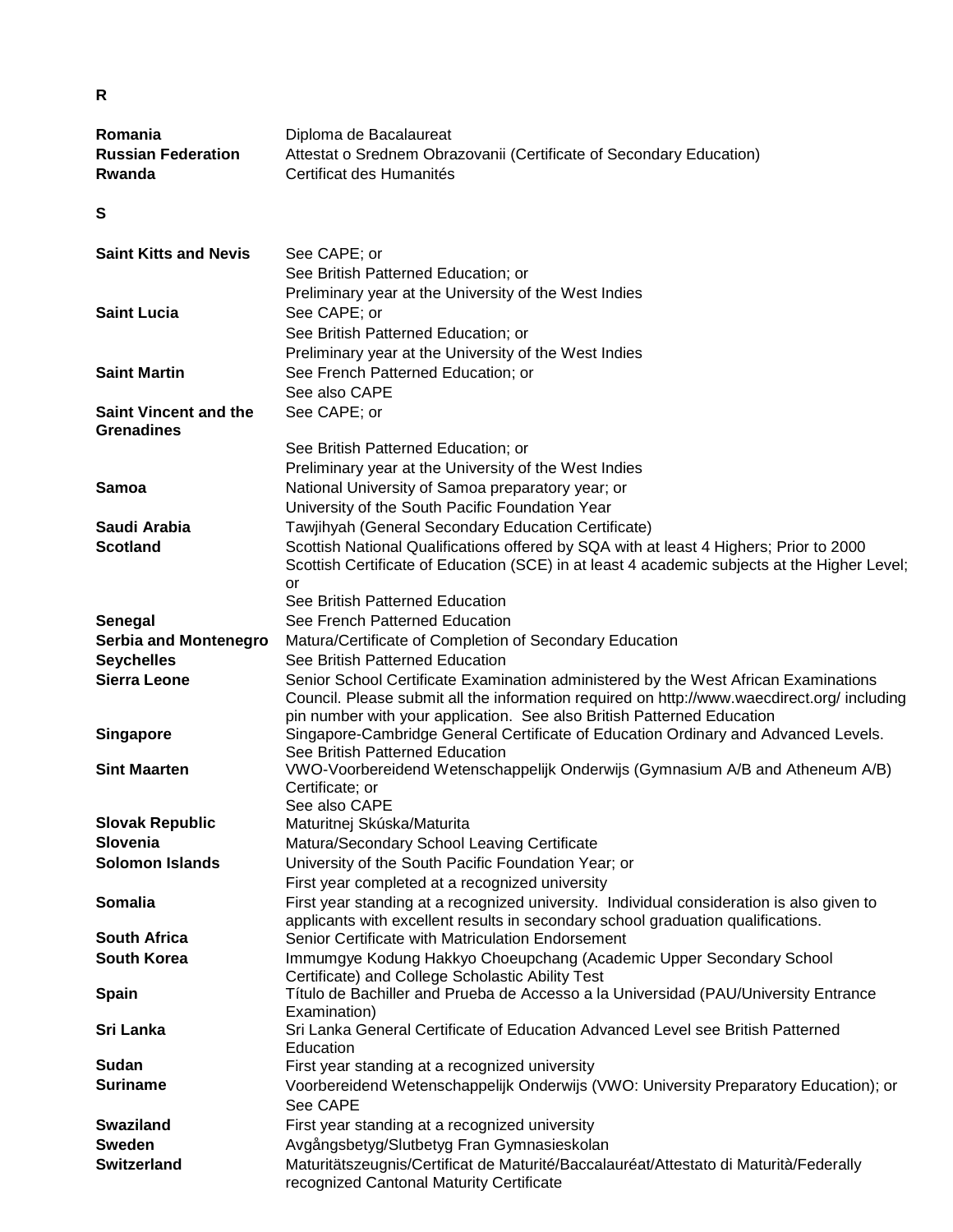| <b>Syria</b><br>т                         | Al Shahada Al Thanawiya/Baccalauréat (Secondary School Leaving Certificate)                                                                                                                                                                                                                                                                                                                                                                                                                                                                                                                                                                                                                                                                  |
|-------------------------------------------|----------------------------------------------------------------------------------------------------------------------------------------------------------------------------------------------------------------------------------------------------------------------------------------------------------------------------------------------------------------------------------------------------------------------------------------------------------------------------------------------------------------------------------------------------------------------------------------------------------------------------------------------------------------------------------------------------------------------------------------------|
| <b>Taiwan</b>                             | Senior High School Leaving Certificate and GSAT                                                                                                                                                                                                                                                                                                                                                                                                                                                                                                                                                                                                                                                                                              |
| <b>Tajikistan</b>                         | Attestat o Srednem (Polnum) Obshchem Obrazovanii                                                                                                                                                                                                                                                                                                                                                                                                                                                                                                                                                                                                                                                                                             |
| <b>Tanzania</b>                           | Certificate of Secondary Education and Advanced Certificate of Secondary Education; or                                                                                                                                                                                                                                                                                                                                                                                                                                                                                                                                                                                                                                                       |
|                                           | See British Patterned Education                                                                                                                                                                                                                                                                                                                                                                                                                                                                                                                                                                                                                                                                                                              |
| <b>Thailand</b>                           | Mathayom 6 (M6) and University Entrance Exam                                                                                                                                                                                                                                                                                                                                                                                                                                                                                                                                                                                                                                                                                                 |
| <b>Togo</b>                               | See French Patterned Education                                                                                                                                                                                                                                                                                                                                                                                                                                                                                                                                                                                                                                                                                                               |
| Tonga                                     | Tonga National Form 7; or                                                                                                                                                                                                                                                                                                                                                                                                                                                                                                                                                                                                                                                                                                                    |
|                                           | University of the South Pacific Foundation Year                                                                                                                                                                                                                                                                                                                                                                                                                                                                                                                                                                                                                                                                                              |
| <b>Trinidad &amp; Tobago</b>              | See CAPE; or                                                                                                                                                                                                                                                                                                                                                                                                                                                                                                                                                                                                                                                                                                                                 |
|                                           | See British Patterned Education; or                                                                                                                                                                                                                                                                                                                                                                                                                                                                                                                                                                                                                                                                                                          |
|                                           | Preliminary year at the University of the West Indies                                                                                                                                                                                                                                                                                                                                                                                                                                                                                                                                                                                                                                                                                        |
| <b>Tunisia</b>                            | See French Patterned Education                                                                                                                                                                                                                                                                                                                                                                                                                                                                                                                                                                                                                                                                                                               |
| <b>Turkey</b>                             | Lise Bitirme Diplomasi/Devlet Lise Diplomasi                                                                                                                                                                                                                                                                                                                                                                                                                                                                                                                                                                                                                                                                                                 |
| <b>Turkmenistan</b>                       | Attestat o Srednem Obrazovanii                                                                                                                                                                                                                                                                                                                                                                                                                                                                                                                                                                                                                                                                                                               |
| <b>Turks and Caicos</b><br><b>Islands</b> | See CAPE; or                                                                                                                                                                                                                                                                                                                                                                                                                                                                                                                                                                                                                                                                                                                                 |
|                                           | See British Patterned Education; or                                                                                                                                                                                                                                                                                                                                                                                                                                                                                                                                                                                                                                                                                                          |
|                                           | Preliminary year at the University of the West Indies                                                                                                                                                                                                                                                                                                                                                                                                                                                                                                                                                                                                                                                                                        |
| U                                         |                                                                                                                                                                                                                                                                                                                                                                                                                                                                                                                                                                                                                                                                                                                                              |
| Uganda                                    | Ugandan Certificate of Education and Advanced Certificate of Education; or<br>See British Patterned Education                                                                                                                                                                                                                                                                                                                                                                                                                                                                                                                                                                                                                                |
| <b>Ukraine</b>                            | Atestat Pro Povnu Zagal'nu Sersdniu Osvitu                                                                                                                                                                                                                                                                                                                                                                                                                                                                                                                                                                                                                                                                                                   |
| <b>United Arab Emirates</b>               | Tawjihiyya (Secondary School Certificate)                                                                                                                                                                                                                                                                                                                                                                                                                                                                                                                                                                                                                                                                                                    |
| <b>United Kingdom</b>                     | General Certificate of Education (GCE) with satisfactory standing in at least five subjects,<br>two of which must be at the advanced level, or satisfactory standing in at least four<br>subjects, three of which must be at the advanced level. Two Advanced<br>Supplementary/Advanced Subsidiary (AS) subjects are considered equal to one Advanced<br>Level subject for admissions purposes. Advanced standing credit may be awarded for A<br>level results. Cambridge Pre-U Diploma with a minimum of M3 in at least 3 principal<br>subjects. Pre-U certificates may be presented in lieu of A levels. Pre-U Principal Subject<br>courses may be considered for advanced standing credit.                                                |
| <b>United States of</b><br>America (USA)  | Grade 12 completion with a "B" average at an accredited high school with high SAT/ACT<br>scores in SAT Reasoning or ACT examinations (minimum composite score of 24)<br>including the Writing Test component. SAT written before March 2016 requires a minimum<br>score of 500 in any part of the SAT Reasoning or SAT Subject Tests. SAT written after<br>March 2016 requires a minimum score of 1100.; or<br>Minimum of one school year 30 semester credits (45 quarter credits) at an accredited<br>post-secondary institution. Applicants who have completed more than 30 semester credits<br>at an accredited post-secondary institution will be assessed on an individual basis for<br>potential transfer credit or advanced standing. |
| <b>Uruguay</b>                            | <b>Bachillerato</b>                                                                                                                                                                                                                                                                                                                                                                                                                                                                                                                                                                                                                                                                                                                          |
| <b>Uzbekistan</b>                         | Attestat o Srednem (Polnum) Obshchem Obrazovanii                                                                                                                                                                                                                                                                                                                                                                                                                                                                                                                                                                                                                                                                                             |
| V                                         |                                                                                                                                                                                                                                                                                                                                                                                                                                                                                                                                                                                                                                                                                                                                              |
| Vanuatu                                   | University of the South Pacific Foundation Year; or                                                                                                                                                                                                                                                                                                                                                                                                                                                                                                                                                                                                                                                                                          |
|                                           | See Fiji or New Zealand                                                                                                                                                                                                                                                                                                                                                                                                                                                                                                                                                                                                                                                                                                                      |
| Venezuela<br><b>Vietnam</b>               | First year standing from a recognized university                                                                                                                                                                                                                                                                                                                                                                                                                                                                                                                                                                                                                                                                                             |
| <b>Virgin Islands</b>                     | Bàng Tót Nghiêp Phó Thông Trung Hoc                                                                                                                                                                                                                                                                                                                                                                                                                                                                                                                                                                                                                                                                                                          |
|                                           | See CAPE; or<br>See British Patterned Education                                                                                                                                                                                                                                                                                                                                                                                                                                                                                                                                                                                                                                                                                              |